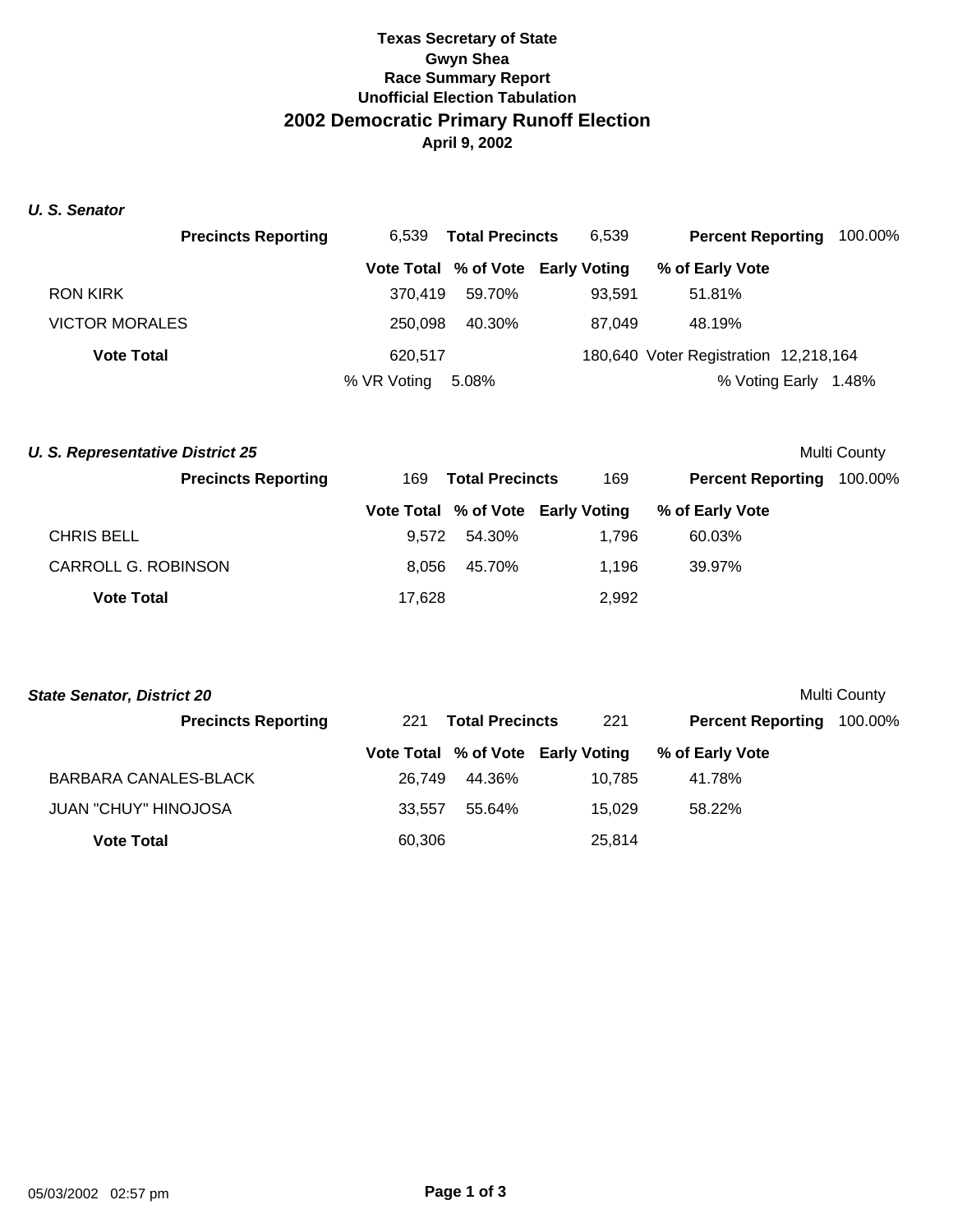## **Texas Secretary of State Gwyn Shea Race Summary Report Unofficial Election Tabulation 2002 Democratic Primary Runoff Election April 9, 2002**

| <b>State Representative District 8</b><br><b>Multi County</b> |       |                        |                                   |                          |         |  |  |  |
|---------------------------------------------------------------|-------|------------------------|-----------------------------------|--------------------------|---------|--|--|--|
| <b>Precincts Reporting</b>                                    | 93.   | <b>Total Precincts</b> | 93                                | <b>Percent Reporting</b> | 100.00% |  |  |  |
|                                                               |       |                        | Vote Total % of Vote Early Voting | % of Early Vote          |         |  |  |  |
| <b>CHARLIE NICHOLS</b>                                        | 2.732 | 34.67%                 | 774                               | 37.46%                   |         |  |  |  |
| <b>GEORGE M. ROBINSON</b>                                     | 5.149 | 65.33%                 | 1.292                             | 62.54%                   |         |  |  |  |
| <b>Vote Total</b>                                             | 7,881 |                        | 2,066                             |                          |         |  |  |  |

| Multi County<br><b>State Representative District 31</b> |        |                        |                                   |                          |         |  |
|---------------------------------------------------------|--------|------------------------|-----------------------------------|--------------------------|---------|--|
| <b>Precincts Reporting</b>                              | 46.    | <b>Total Precincts</b> |                                   | <b>Percent Reporting</b> | 100.00% |  |
|                                                         |        |                        | Vote Total % of Vote Early Voting | % of Early Vote          |         |  |
| ADOLFO CAMPERO, JR.                                     | 5.148  | 38.68%                 | 2.906                             | 37.60%                   |         |  |
| <b>RYAN GUILLEN</b>                                     | 8.162  | 61.32%                 | 4.822                             | 62.40%                   |         |  |
| <b>Vote Total</b>                                       | 13,310 |                        | 7.728                             |                          |         |  |

| <b>State Representative District 35</b><br>Multi County |        |                        |                                   |                          |         |  |  |
|---------------------------------------------------------|--------|------------------------|-----------------------------------|--------------------------|---------|--|--|
| <b>Precincts Reporting</b>                              | 72.    | <b>Total Precincts</b> |                                   | <b>Percent Reporting</b> | 100.00% |  |  |
|                                                         |        |                        | Vote Total % of Vote Early Voting | % of Early Vote          |         |  |  |
| <b>GABI CANALES</b>                                     | 8.066  | 57.89%                 | 3.840                             | 65.89%                   |         |  |  |
| <b>PEARSON KNOLLE</b>                                   | 5.868  | 42.11%                 | 1.988                             | 34.11%                   |         |  |  |
| <b>Vote Total</b>                                       | 13.934 |                        | 5,828                             |                          |         |  |  |